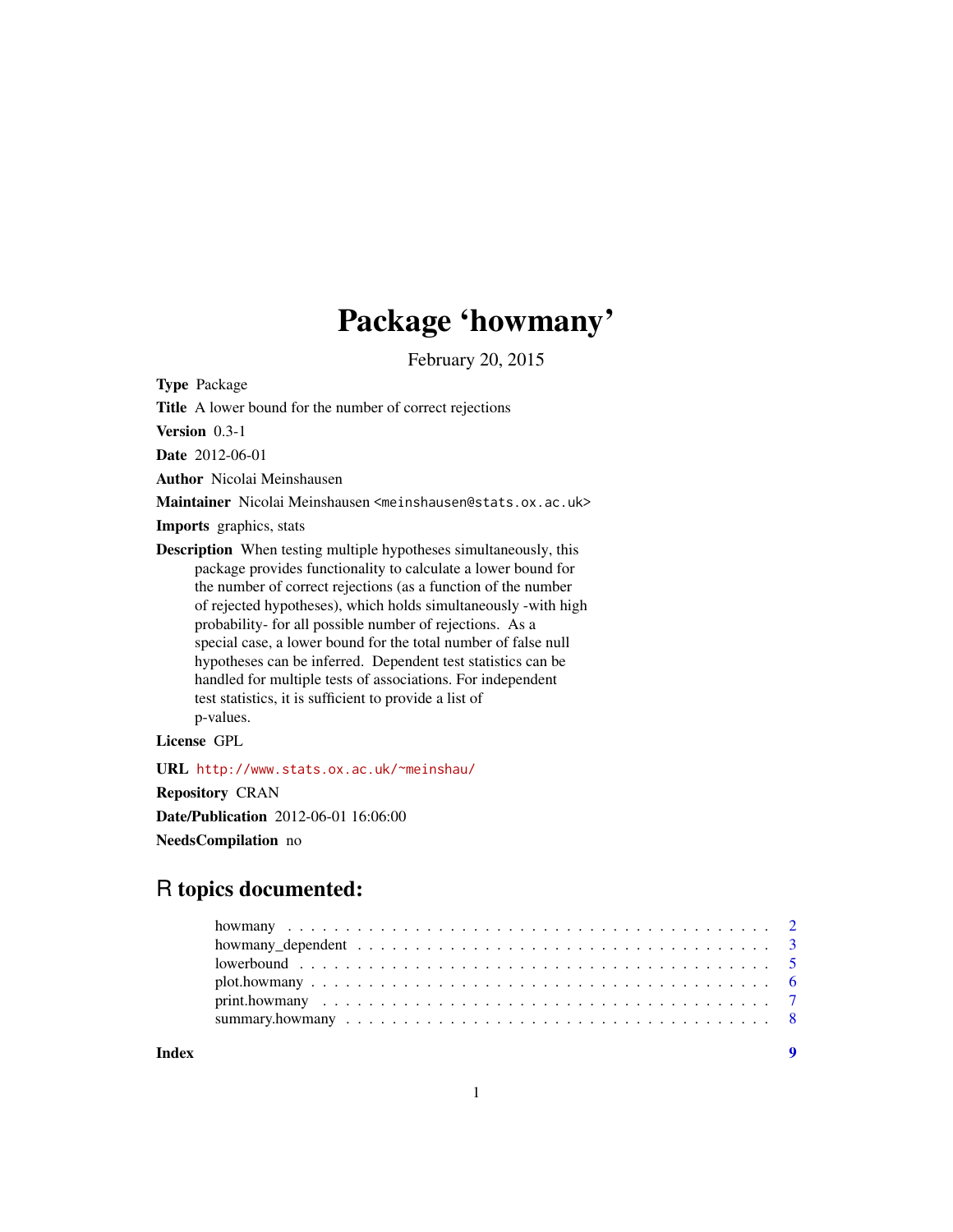<span id="page-1-1"></span><span id="page-1-0"></span>

#### Description

Lower bounds for the number of correct rejections, for independent test statistics.

#### Usage

```
howmany(pvalues, alpha = 0.05, cutoff = 0.05/length(pvalues), m=length(pvalues))
```
#### Arguments

| pvalues | a numeric vector of p-values   |
|---------|--------------------------------|
| alpha   | the level, a scalar in $[0,1]$ |
| cutoff  | a scalar in $[0,1]$            |
| m       | total number of tests made     |

#### Details

When testing multiple hypotheses simultaneously (test statistics are supposed to be independent), a quantity of interest is the number of correctly rejected hypotheses. Given a list of p-values, the function provides a lower bound for the number of correct rejections, which is simultaneously valid for all possible number of rejections. The bound is monotonically increasing with the number of made rejections.

The level is asymptotically valid (for a large number of tested hypotheses). To ensure better small sample behaviour, it is recommended to truncate p-values by setting a non-zero value of cutoff. For a value c of cutoff, p-values below c are set to c.

For computational efficiency, only the most significant p-values can be supplied and the total number of tests made must then be given with the argument m.

#### Value

An object of class howmany, for which summary, plot, and print methods are available.

The lower bound for the number of correct rejections (as a function of the number of rejections) can be accessed with the function [lowerbound](#page-4-1).

#### Author(s)

Nicolai Meinshausen, <nicolai@stat.berkeley.edu>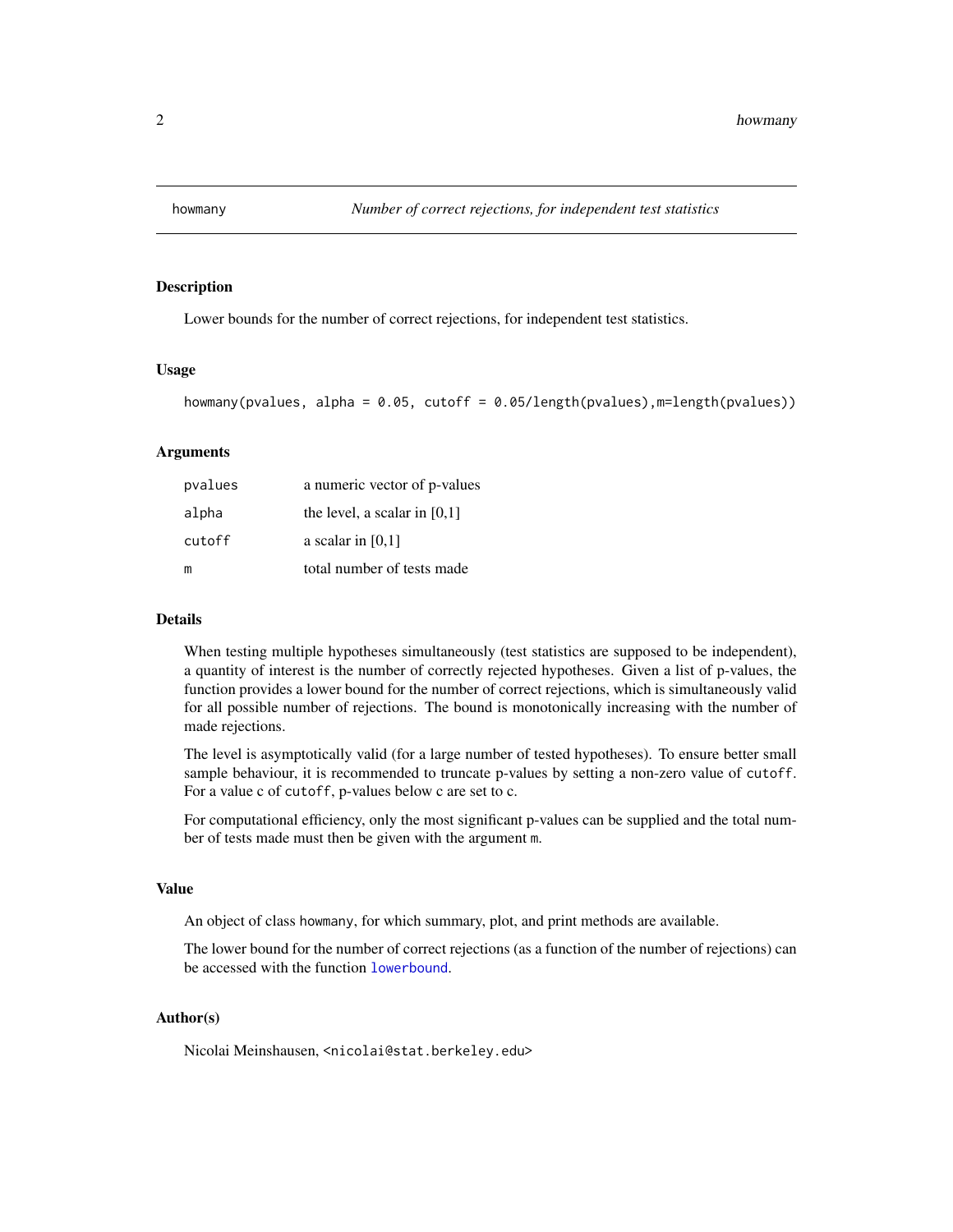#### <span id="page-2-0"></span>References

N. Meinshausen and J. Rice (2006) "Estimating the proportion of false discoveries among a large number of independently tested hypotheses", Annals of Statistics 34(1), 373-393

N. Meinshausen (2006) "False discovery control for multiple tests of association under general dependence", Scandinavian Journal of Statistics 33(2), 227-237

N. Meinshausen and P. Buhlmann (2005) "Lower bounds for the number of false null hypotheses for multiple testing of associations", Biometrika 92(4), 893-907

#### See Also

[lowerbound](#page-4-1) for extracting the number of correct rejections (as a function of the number of made rejections).

[howmany\\_dependent](#page-2-1) for similar functionality for multiple tests of associations, where test statistics can be dependent.

#### Examples

```
## create a list of pvalues,
## of which 1000 are uniform on [0,1]
## (1000 true null hypotheses),
## and 200 follow a (truncated) chi-squared distribution
## (200 false null hypotheses).
pvalues <- c( runif(300), pmin(1,0.05*rchisq(50,df=1)) )
## compute object of class 'howmany' and print the result
(object <- howmany(pvalues))
## extract the lower bound
(lower <- lowerbound(object))
## plot the result
plot(object)
## for comparison: number of rejections with Bonferroni's correction
(bonf <- sum( pvalues < (0.05/1200) ))
```
<span id="page-2-1"></span>howmany\_dependent *Number of correct rejections, for dependent test statistics*

#### **Description**

Lower bounds for the number of correct rejections, for multiple tests of associations with dependent test statistics.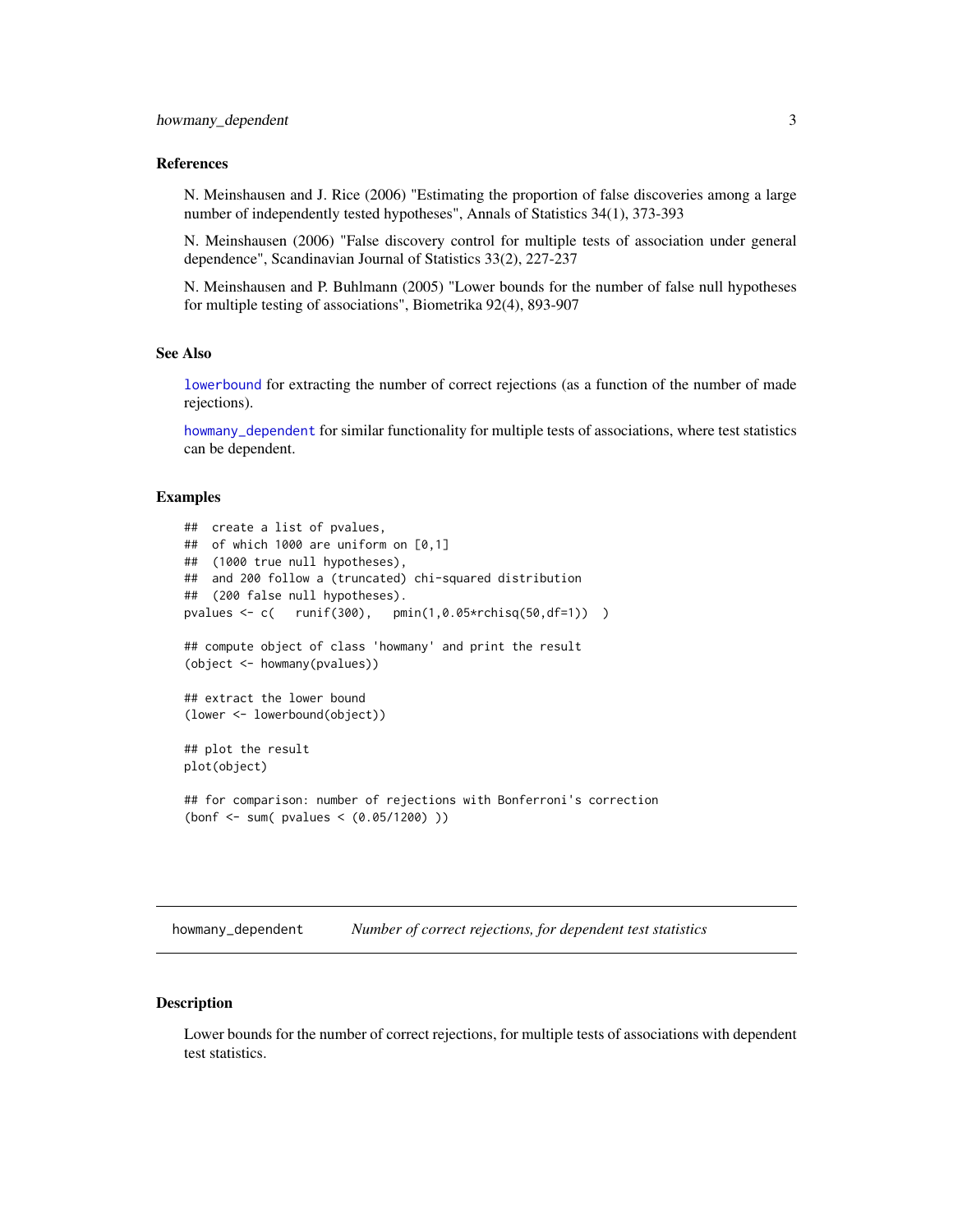#### Usage

```
howmany_dependent(X, Y, alpha = 0.05, test = wilcox.test,
     alternative = "two.sided", n.permutation=round(20/alpha) )
```
#### Arguments

| $\times$      | a $n * p$ matrix, where each of the p columns contains n observations        |
|---------------|------------------------------------------------------------------------------|
| Y             | a factor or numerical vector of length n, containing a binary class variable |
| alpha         | the level, a scalar in $[0,1]$                                               |
| test          | the test to be used                                                          |
| alternative   | an alternative for the test, supplied as an argument to function test        |
| n.permutation | the number of permutations to use to determine the bounding function         |

#### Details

For multiple tests of associations (with possibly dependent test statistics), a lower bound for the number of correct rejections is calculated, which is valid simultaneously for all possible number of rejections and under arbitrary dependence between test statistics. The bound is monotonically increasing with the number of made rejections.

The matrix X contains the observations, while Y contains binary class labels. For each hypothesis k=1,...p, a p-value is calculated internally according to supplied function test, with first argument  $X[Y==0, k]$ , second argument  $X[Y==1, k]$ , and additional argument alternative (if the class labels are not 0 and 1, they are converted accordingly). The object returned by test has to have a component p.value, containing (perhaps unsurprisingly) the p-value of the corresponding test.

The focus of the current implementation is on portability, not speed, and computations might take some time.

#### Value

An object of class howmany, for which summary, plot, and print methods are available.

The lower bound for the number of correct rejections (as a function of the number of rejections) can be accessed with the function [lowerbound](#page-4-1).

#### Author(s)

Nicolai Meinshausen, <nicolai@stat.berkeley.edu>

#### References

N. Meinshausen and J. Rice (2006) "Estimating the proportion of false discoveries among a large number of independently tested hypotheses", Annals of Statistics 34(1), 373-393

N. Meinshausen (2006) "False discovery control for multiple tests of association under general dependence", Scandinavian Journal of Statistics 33(2), 227-237

N. Meinshausen and P. Buhlmann (2005) "Lower bounds for the number of false null hypotheses for multiple testing of associations", Biometrika 92(4), 893-907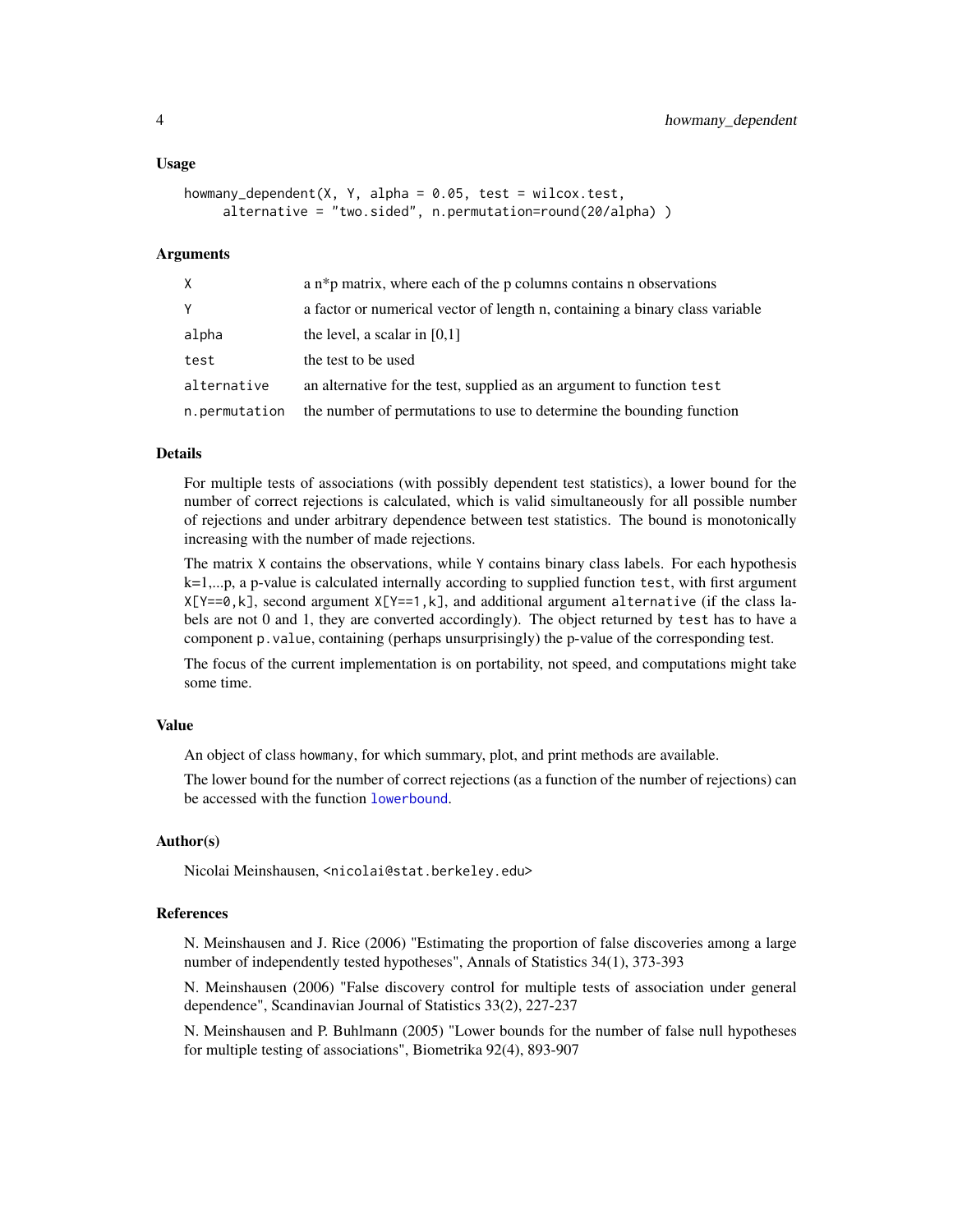#### <span id="page-4-0"></span>lowerbound 55 and 55 and 55 and 55 and 55 and 55 and 55 and 55 and 55 and 55 and 55 and 55 and 55 and 55 and 55 and 55 and 55 and 55 and 55 and 55 and 55 and 55 and 55 and 55 and 55 and 55 and 55 and 55 and 55 and 55 and 5

#### See Also

[lowerbound](#page-4-1) for extracting the number of correct rejections (as a function of the number of made rejections).

[howmany](#page-1-1) for similar functionality for multiple tests of associations, where test statistics are independent.

#### Examples

```
## Warning: running example might take a
## few minutes of computing time...
## create observation matrix X
## for p=200 hypotheses with n=40 observations
p <- 200
n < -40Indep \leq matrix( rnorm(p*n), ncol= p)
C \leq -diag(p); C \leq -C + matrix( 0.01 * rbinom{p^2, 1, 0.2}, ncol=p )
X <- Indep%*%C
## create binary class variables Y
Y \leftarrow c (rep(0,round(n/2)), rep(1,n-round(n/2)))
## 100 false null hypotheses (random effects)
for (k in 1:100){ X[Y==1, k] \leq X[Y==1, k] + \text{rnorm}(1) }
## compute object of class 'howmany' and print the result
(object <- howmany_dependent(X,Y))
## extract the lower bound
(lower <- lowerbound(object))
## plot the result
plot(object)
## for comparison: number of rejections with Bonferroni correction
(bonf <- sum(object$pvalues<0.05/p))
```
<span id="page-4-1"></span>lowerbound *The lower bound for the number of correct rejections*

#### Description

Extracts the lower bound for the number of false rejections (as a function of the total number of made rejections) from an object of class 'howmany'.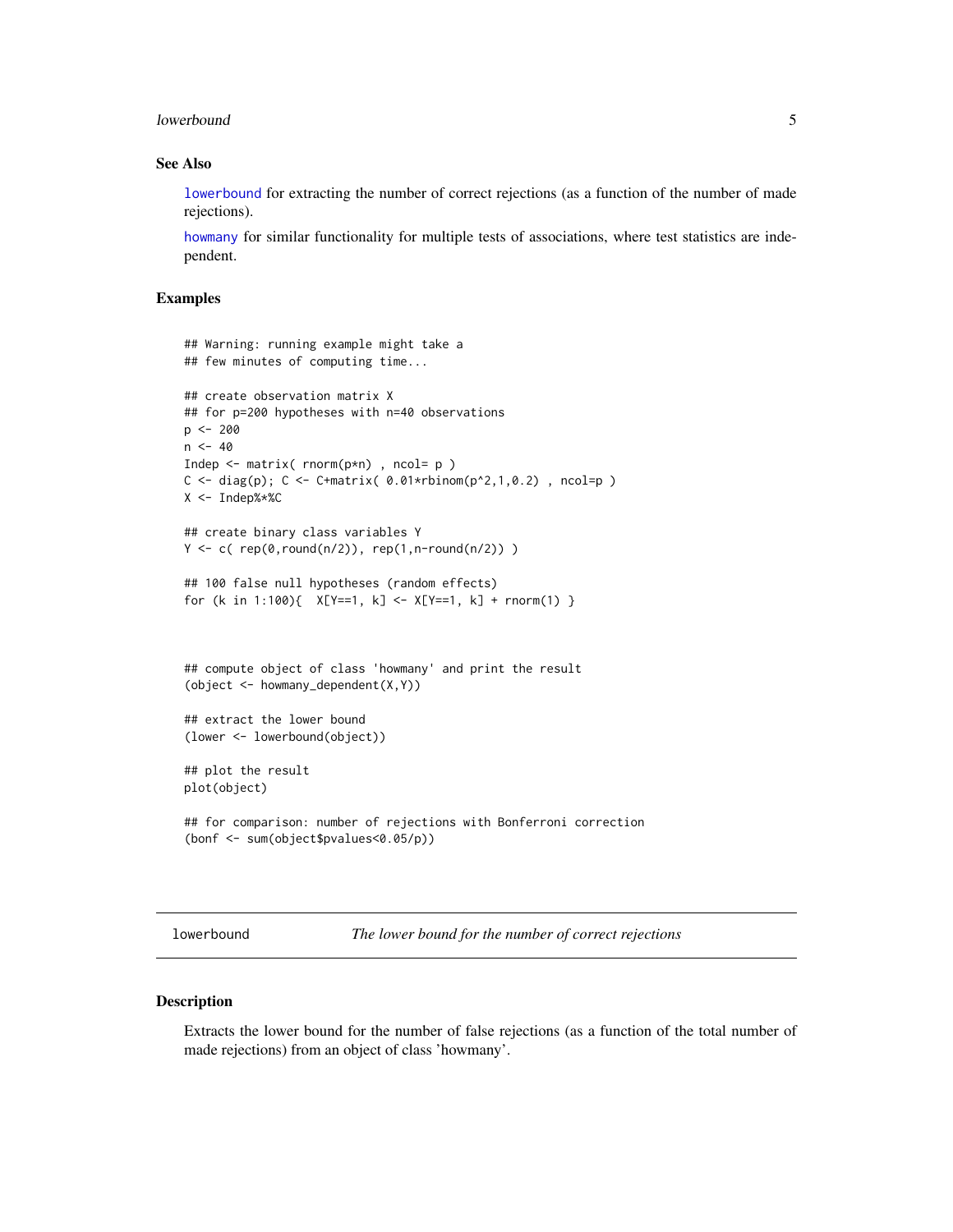#### <span id="page-5-0"></span>Usage

lowerbound(object)

#### Arguments

object an object of class 'howmany'

#### Value

A numerical vector, giving the lower bound for the number of correct rejections as a function of the number of made rejections.

#### Author(s)

Nicolai Meinshausen, <nicolai@stat.math.ethz.ch>

#### See Also

[howmany](#page-1-1) and [howmany\\_dependent](#page-2-1) for multiple tests with independent and dependent test statistics respectively.

<span id="page-5-1"></span>plot.howmany *Plot of an object of class 'howmany'*

#### Description

Displays information stored in objects of class howmany

#### Usage

```
## S3 method for class 'howmany'
plot(x,...)
```
#### Arguments

| X        | an object of class howmany                     |
|----------|------------------------------------------------|
| $\cdots$ | additional arguments, currently un-implemented |

#### Details

There are four plots.

The upper-left plot displays the empirical distribution function of p-values along with the linear function and the bounding function at the chosen level alpha (empirical distributions functions, where only true null hypotheses are present, are below the bounding function with high probability 1-alpha).

The upper-right plot displays the same information as the upper-left plot, yet with the linear component subtracted.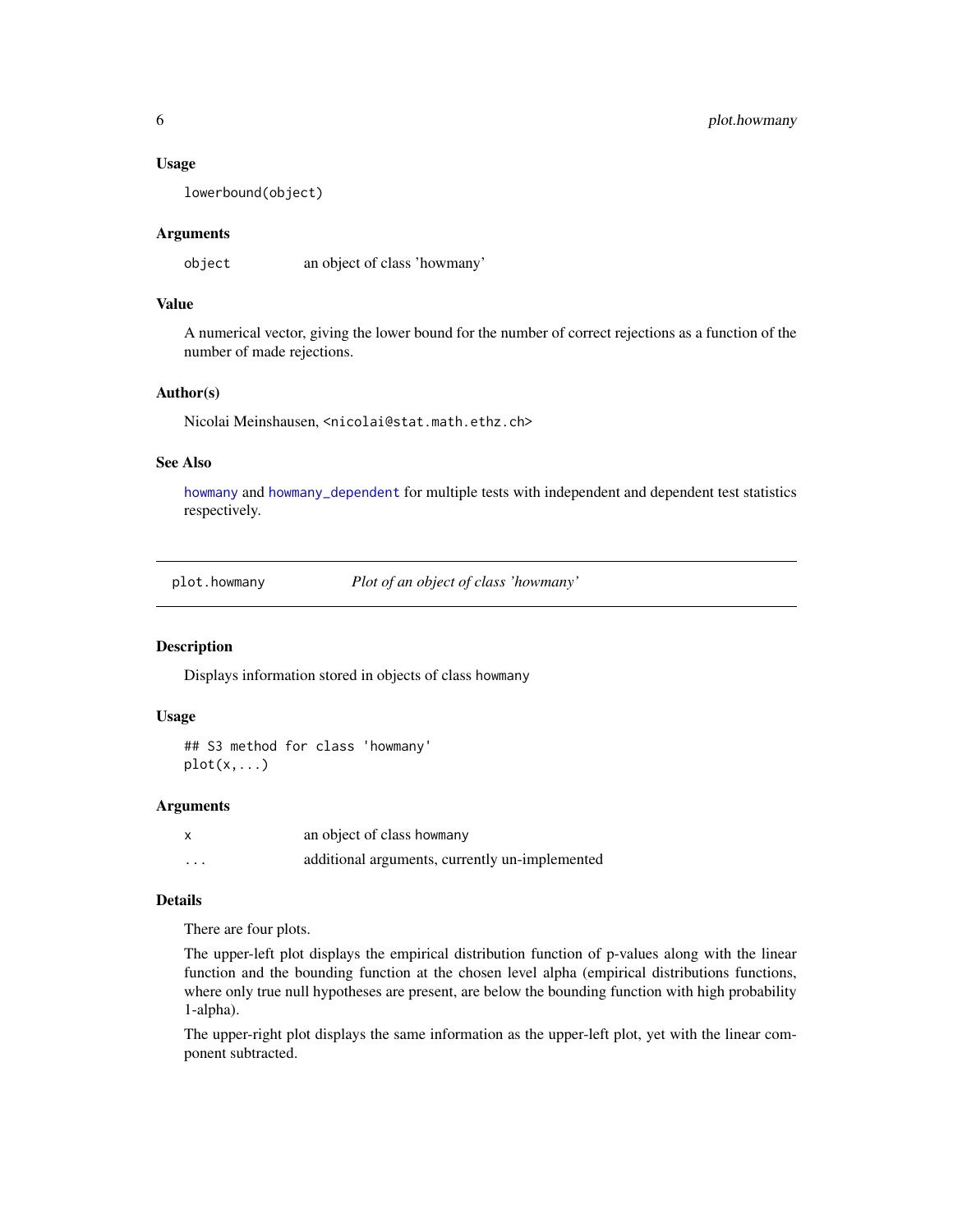#### <span id="page-6-0"></span>print.howmany 7

The lower-left plot shows the lower bound for the number of correct rejections as a function of the number of rejected hypotheses.

The lower-right plot shows the lower bound for the number of correct rejections divided by the number of made rejections.

#### See Also

[howmany](#page-1-1) and [howmany\\_dependent](#page-2-1); [summary.howmany](#page-7-1)

print.howmany *Print an object of class 'howmany'*

#### Description

Displays summary information about an object of class howmany

#### Usage

## S3 method for class 'howmany'  $print(x,...)$ 

#### Arguments

|         | an object of class howmany                     |
|---------|------------------------------------------------|
| $\cdot$ | additional arguments, currently un-implemented |

#### Details

Currently, invokes the summary method

#### See Also

[howmany](#page-1-1) and [howmany\\_dependent](#page-2-1); [summary.howmany](#page-7-1) and [plot.howmany](#page-5-1)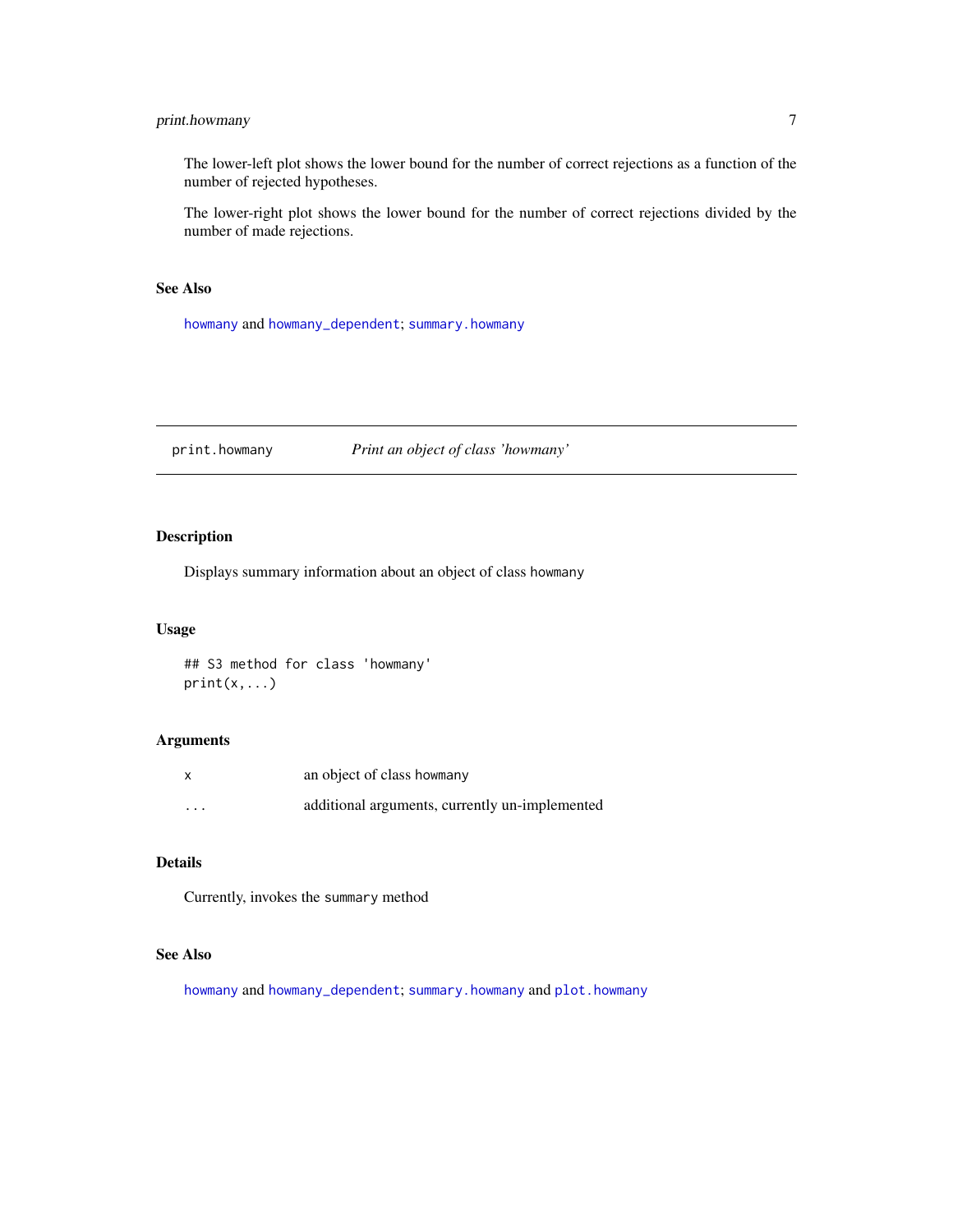<span id="page-7-1"></span><span id="page-7-0"></span>

#### Description

Displays summary information about an object of class howmany

#### Usage

## S3 method for class 'howmany' summary(object,...)

#### Arguments

| object   | an object of class howmany                     |
|----------|------------------------------------------------|
| $\cdots$ | additional arguments, currently un-implemented |

#### See Also

[howmany](#page-1-1) and [howmany\\_dependent](#page-2-1); [plot.howmany](#page-5-1)